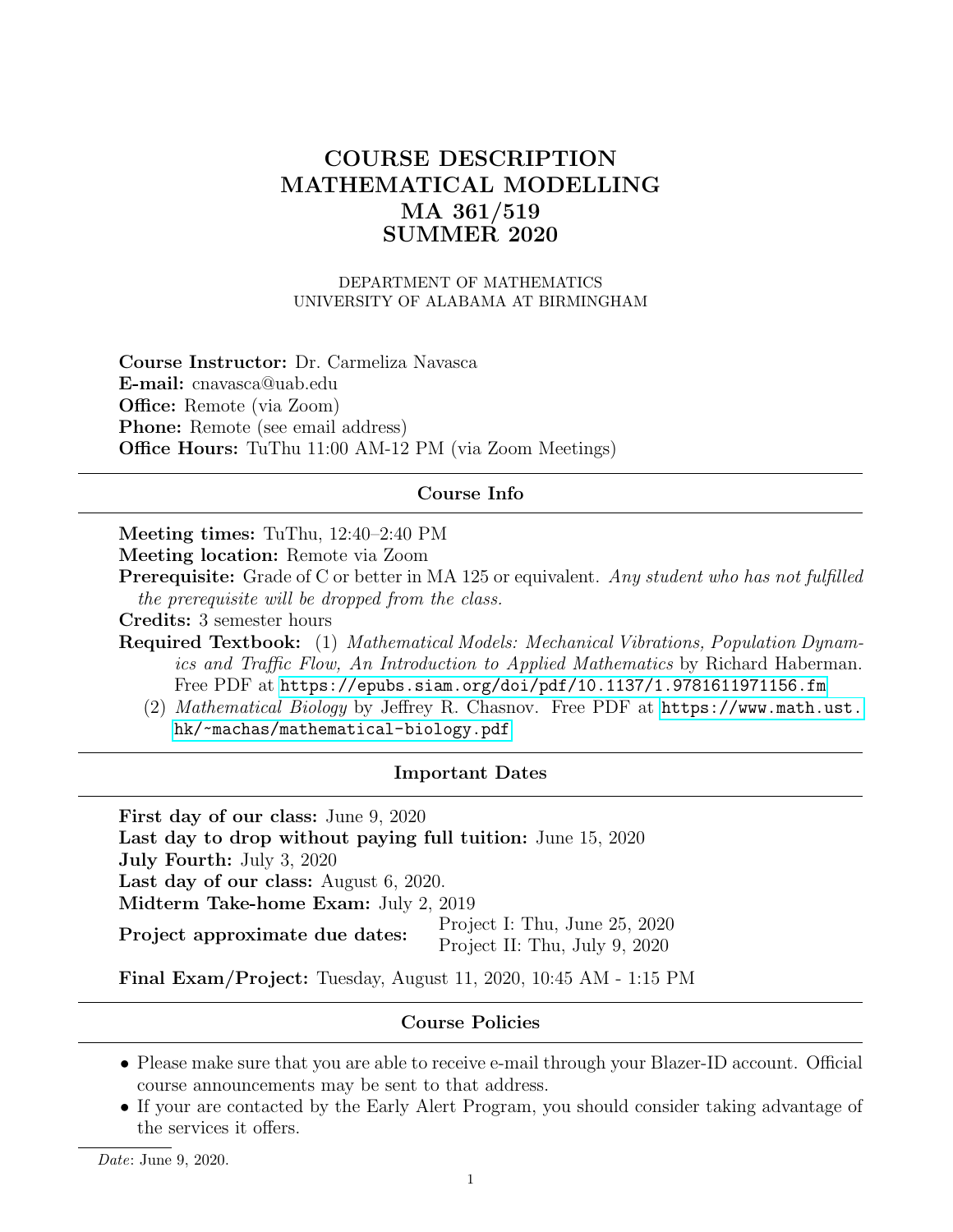• If you wish to request a disability accommodation please contact DSS at 934-4205 or at dss@uab.edu.

### Course Description

Mathematical modeling using computer software; connections to calculus and systems of ordinary differential equations are emphasized. Students translate verbal descriptions into mathematical form using appropriate units and reasonable relationships, construct and interpret multiple representations of mathematical relationships, including tabular, graphical, and schematic, use quantitative evidence produced by models as a basis for reasoned argument to unambiguous conclusions, communicate the mathematical structure of models appropriately to an audience in written form, using proper grammar, usage, spelling, and mathematical modeling conventions of language.

## Objectives of the Course

Upon successful completion of the course, a student

- (1) develops the understanding of how the mathematical equations describe phenomena we see in engineering and science applications as well as biological applications
- (2) develops mathematical tools and implements algorithms from a given mathematical modeling problem;
- (3) learns the basic principles of mathematical modeling, i.e. solving differential equations and other mathematical equations and using algorithms and software tools for science, math and engineering problems

## Class Management via Zoom and Canvas

- Lectures will be given in Zoom meetings during class time (Tuesday and Thursday 12:40- 2:40pm). You can access Zoom meetings via Zoom info in canvas ([http://www.uab.edu/](http://www.uab.edu/online/canvas) [online/canvas](http://www.uab.edu/online/canvas)) and class emails.
- Class materials like lecture slides, working matlab/python codes, and class/hw activities will be on canvas. Recorded lectures will also be available on canvas.
- Homework problems will be posted in canvas . All other materials (class announcements, codes, grades and etc.) will be posted in canvas. Students should log in to canvas at least once a day! (Your email is guaranteed to be answered within 36 hours of the time the email has been received.)
- Midterm take-home and final take-home exams, homework assignments, projects and other activities will only be collected on canvas.

### Assessment Procedures

- Student achievement will be assessed by the following measures:
	- Weekly homework. Homework will be assigned on a weekly basis. There will be no extension of deadlines for any reason. Homework contributes 30% to the course average.
	- Midterm exam. Midterm take-home exam problems are similar to the homework problem sets. The midterm take-home exam contributes 10% to the course average. There will be no make-ups for the midterm.
	- $-$  Two projects. Each project contributes 15% to the course average. This sums up to 30%.
	- $-$  Final exam/project. The final take-home exam/project contributes 30% to the course average.